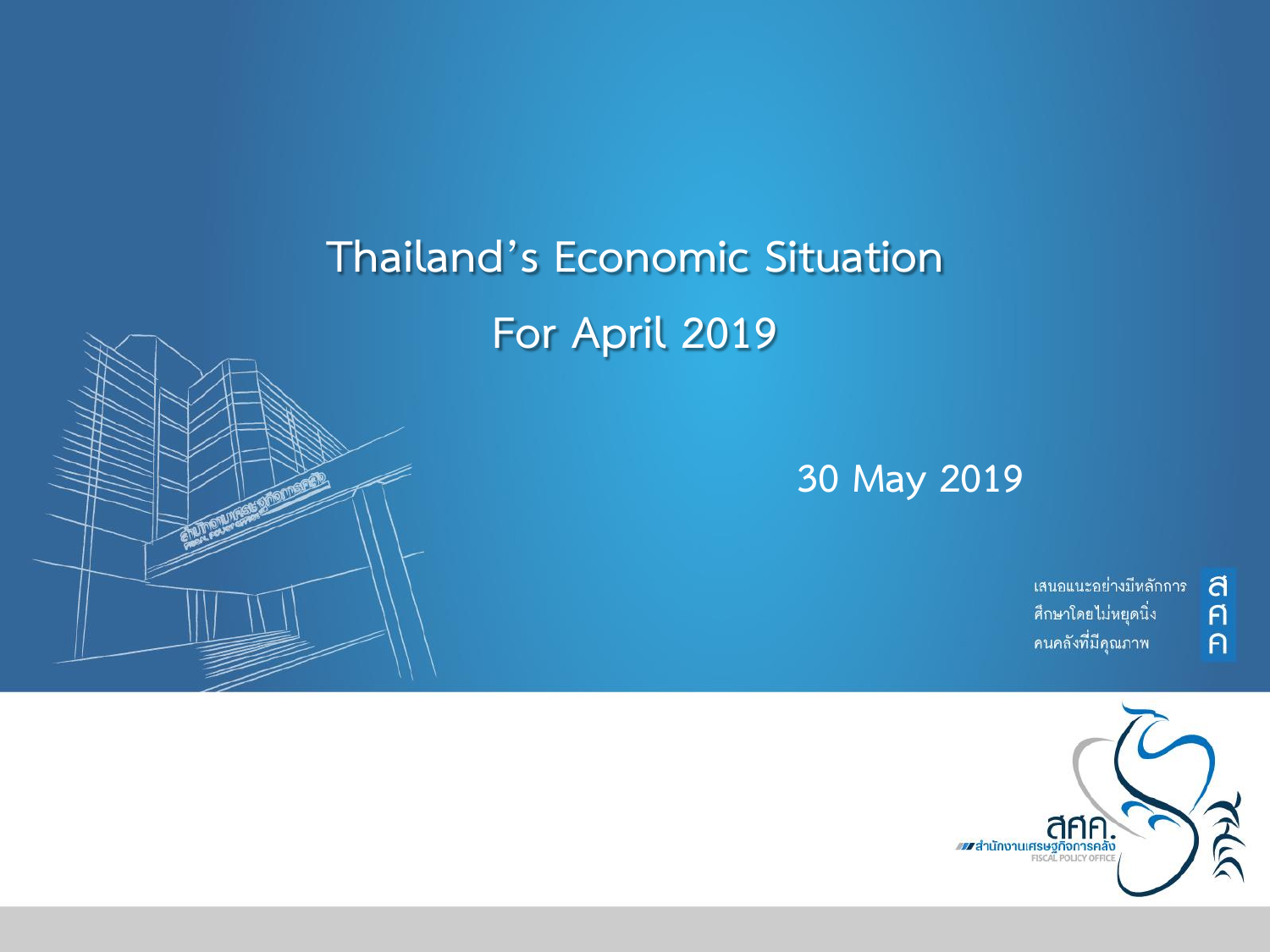F

 $\bigcap$ 



|                                        |       |         |         |         |                |                |         |          | ww.anunonumsumomsnap |            |
|----------------------------------------|-------|---------|---------|---------|----------------|----------------|---------|----------|----------------------|------------|
|                                        |       |         |         |         |                |                |         |          |                      |            |
| Growth rate: %YOY                      |       |         |         |         | 2018           |                |         |          | 2019                 |            |
| (Share of GDP)                         | 2017  | 2018    | Q1      | Q2      | Q <sub>3</sub> | Q <sub>4</sub> | Q1      | Feb      | Apr                  | <b>YTD</b> |
| Real GDP (%YoY)                        | 4.0%  | 4.1%    | 5.0%    | 4.7%    | 3.2%           | 3.6%           | 2.8%    | $\sim$   | ÷                    | 2.8%       |
| Private Consumption (48.2%)            | 3.0%  | 4.6%    | 3.8%    | 4.1%    | 5.2%           | 5.4%           | 4.6%    | $\sim$   | $\sim$               | 4.6%       |
| Real VAT (%YoY)                        | 3.7%  | 5.6%    | 4.1%    | 6.0%    | 6.6%           | 5.8%           | 1.7%    | $-0.5%$  | 1.6%                 | 1.6%       |
| %gog SA / %mom SA                      |       |         | 2.0%    | 2.4%    | 2.1%           | $-0.7%$        | $-2.0%$ | $-2.0%$  | 2.5%                 |            |
| Imports of consumption goods (%YoY)    | 4.7%  | 8.3%    | 7.5%    | 11.5%   | 6.1%           | 8.2%           | 0.7%    | $-7.3%$  | 6.4%                 | 2.1%       |
| POLICY<br>%gog SA / %mom SA            |       |         | 1.7%    | 4.4%    | $-2.5%$        | 4.6%           | $-5.5%$ | $-10.7%$ | 6.7%                 |            |
| Passenger car sales (%YoY)             | 23.7% | 15.4%   | 12.1%   | 23.6%   | 21.2%          | 6.8%           | 13.9%   | 9.2%     | 16.9%                | 14.6%      |
| %qoq SA / %mom SA                      |       |         | $-1.6%$ | 10.0%   | $-0.2%$        | $-0.6%$        | 4.1%    | $-7.2%$  | 2.8%                 |            |
| Registration of new Motorcycles (%YoY) | 5.5%  | $-2.9%$ | $-1.7%$ | $-5.8%$ | $-3.7%$        | $-0.2%$        | $-0.1%$ | 0.4%     | 0.1%                 | $-0.1%$    |
| %qoq SA / %mom SA                      |       |         | $-3.6%$ | $-1.0%$ | $-0.3%$        | 4.8%           | $-3.2%$ | 0.9%     | 0.3%                 |            |
| Consumer Confidence Index (level)      | 64.0  | 67.8    | 66.7    | 67.5    | 69.6           | 67.4           | 68.1    | 69.0     | 66.2                 | 67.6       |
| Real farm income (FPO) (%YoY)          | 1.5%  | $-0.5%$ | $-2.0%$ | 0.8%    | 0.6%           | $-0.7%$        | $-1.0%$ | 1.4%     | $-3.0%$              | $-1.4%$    |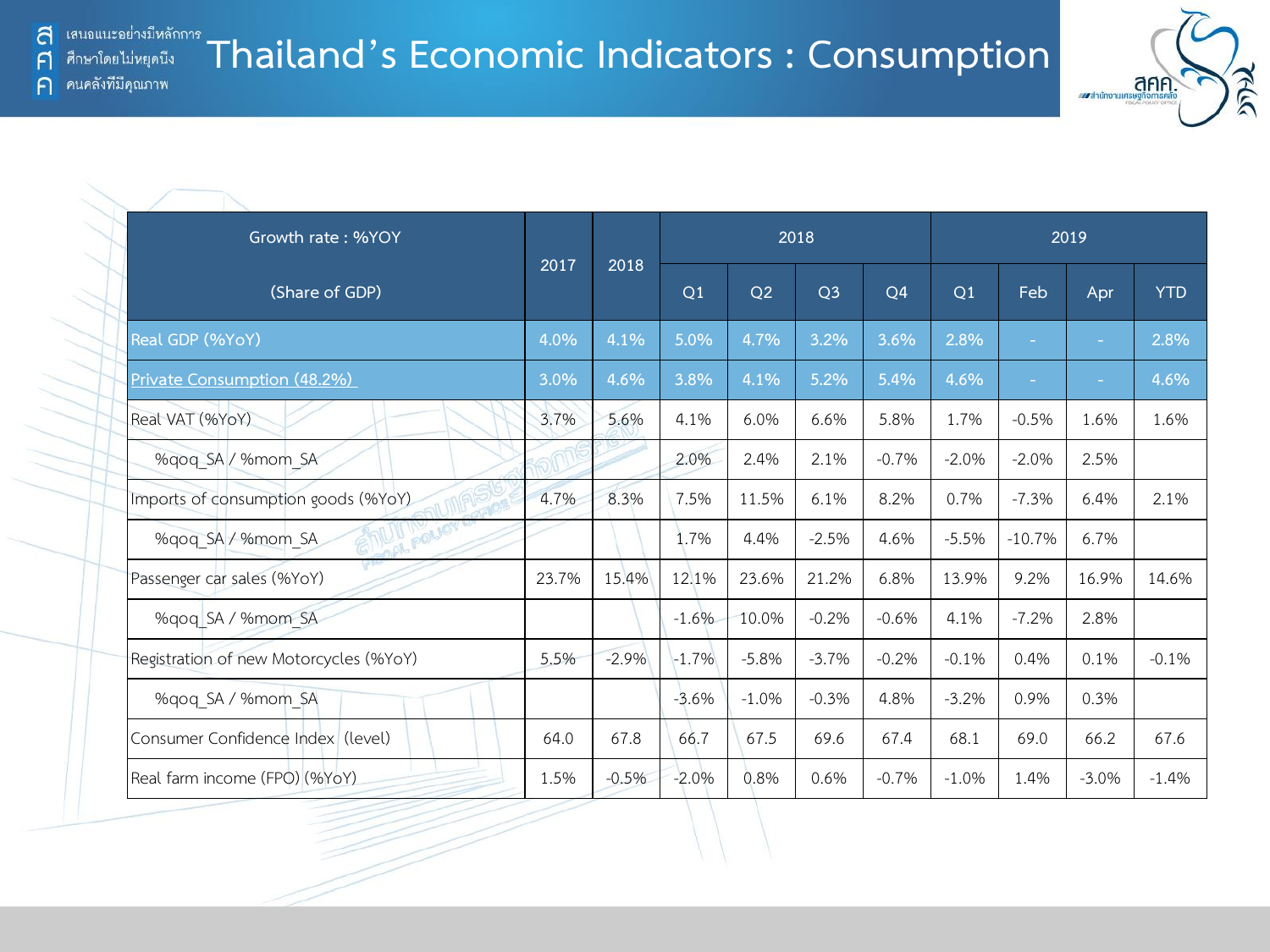### **Thailand's Economic Indicators : Investment**



| Growth rate: %YoY                              |         |       |       |         | 2018           |                |         |          | 2019     |            |
|------------------------------------------------|---------|-------|-------|---------|----------------|----------------|---------|----------|----------|------------|
| (Share of GDP)                                 | 2017    | 2018  | Q1    | Q2      | Q <sub>3</sub> | Q <sub>4</sub> | Q1      | Feb      | Apr      | <b>YTD</b> |
| Private investment (17.2%)                     | 2.9%    | 3.9%  | 3.1%  | 3.1%    | 3.8%           | 5.5%           | 4.4%    | ÷.       | ٠        | 4.4%       |
| Private investment in equipment (14.0%)        | 3.9%    | 3.9%  | 3.1%  | 3.3%    | 3.4%           | 5.6%           | 5.1%    | $\sim$   | ٠        | 5.1%       |
| Private investment in construction (3.2%)      | $-0.9%$ | 4.1%  | 3.1%  | 2.8%    | 5.2%           | 5.1%           | 1.8%    | $\sim$   | ÷        | 1.8%       |
| Private Investment in Equipment Indicators     |         |       |       |         |                |                |         |          |          |            |
| Imports of capital goods (volume) (%YoY)       | 6.3%    | 3.5%  | 9.1%  | 5.6%    | $-0.9%$        | 0.7%           | $-9.5%$ | $-21.7%$ | 1.6%     | $-6.9%$    |
| %gog SA / %mom SA                              |         |       | 4.5%  | $-1.2%$ | $-2.8%$        | 0.2%           | $-6.1%$ | $-13.6%$ | 5.2%     |            |
| <b>OF POLIC</b><br>Commercial car sales (%YoY) | 7.5%    | 22.2% | 13.0% | 28.2%   | 22.8%          | 25.0%          | 9.5%    | 9.0%     | 3.7%     | 8.0%       |
| %gog SA / %mom SA                              |         |       | 9.4%  | 12.8%   | 0.8%           | 0.6%           | $-4.2%$ | $-2.9%$  | 3.3%     |            |
| Private Investment in Construction Indicators  |         |       |       |         |                |                |         |          |          |            |
| Real estate tax collection (%YoY)              | $-0.9%$ | 13.7% | 14.8% | 16.8%   | 14.9%          | 9.4%           | 5.8%    | 7.4%     | $-20.0%$ | $-0.4%$    |
| %qoq SA / %mom SA                              |         |       | 7.3%  | 4.1%    | 4.2%           | $-6.0%$        | 3.7%    | $-4.5%$  | $-14.0%$ |            |
| Cement sales (%YoY)                            | 1.3%    | 4.9%  | 1.6%  | 4.0%    | 8.8%           | 5.6%           | $-3.0%$ | $-3.0%$  | $-5.4%$  | $-3.5%$    |
| %qoq SA / %mom SA                              |         |       | 1.6%  | $-0.5%$ | 5.7%           | $-1.2%$        | $-6.7%$ | $-8.6%$  | 0.7%     |            |
| Construction Materials Index (CMI) (%YoY)      | 1.9%    | 2.6%  | 2.8%  | 3.6%    | 3.2%           | 1.0%           | 0.0%    | $-0.1%$  | 0.7%     | 0.1%       |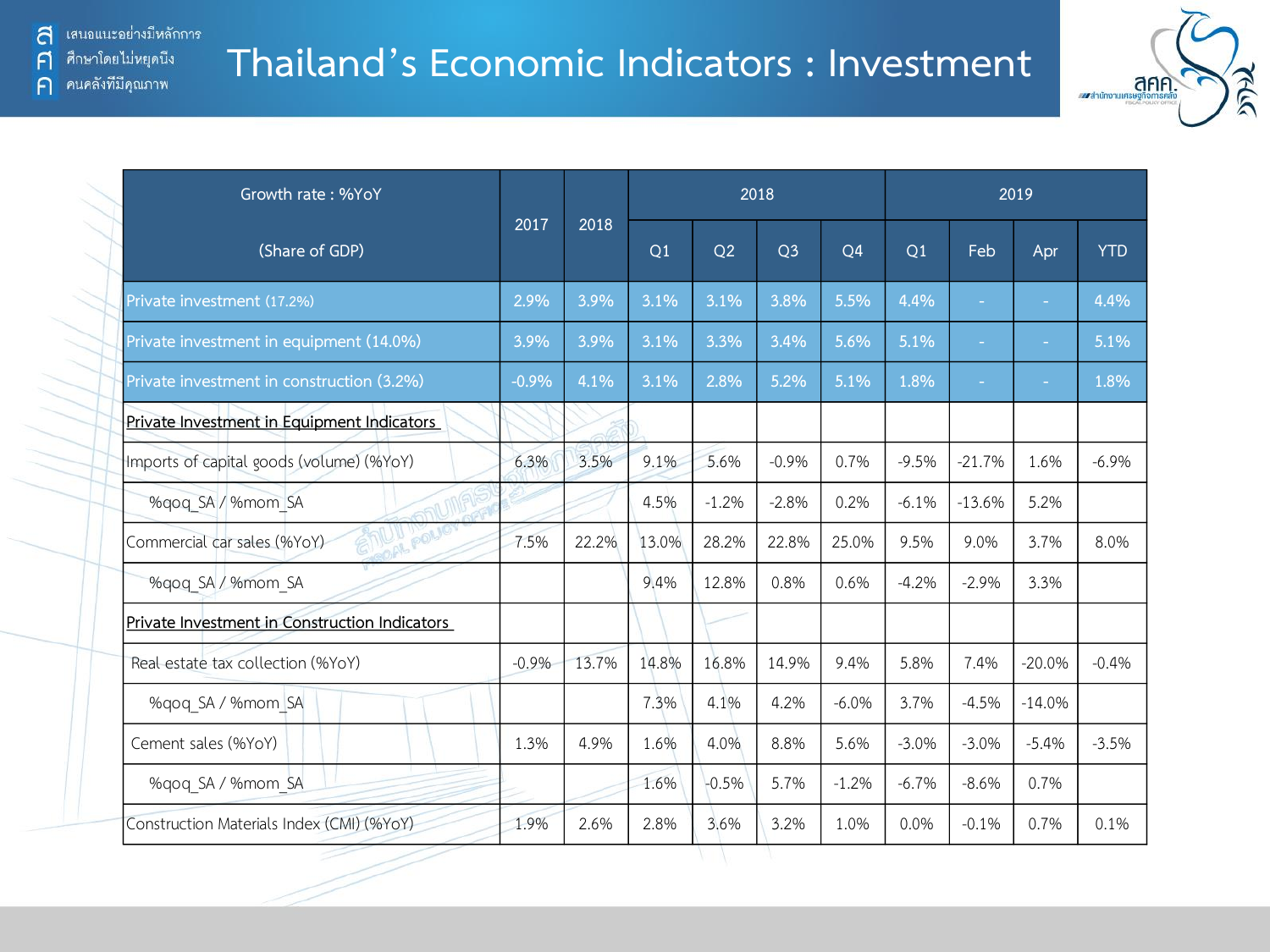้ เสนอแนะอย่างมีหลักการ a

**Thailand's Economic Indicators : Fiscal sector**



|                            |               |               |                | <b>FY2018</b> |             |             | FY2019        |       |       |             |
|----------------------------|---------------|---------------|----------------|---------------|-------------|-------------|---------------|-------|-------|-------------|
| Expenditure                |               |               | Q <sub>3</sub> | Q4/           | Q1/         | Q2/         | <b>Budget</b> |       |       |             |
|                            | <b>FY2017</b> | <b>FY2018</b> | <b>FY18</b>    | <b>FY18</b>   | <b>FY19</b> | <b>FY19</b> | Framework     | Feb   | Mar   | <b>FYTD</b> |
|                            |               |               |                |               |             |             | FY2019        |       |       |             |
| 1. Current Year FY2019     | 2,686.6       | 2,792.1       | 695.6          | 625.9         | 893.0       | 669.2       | 3,000.0       | 182.1 | 200.7 | 1,774.1     |
| %YoY                       | 4.2%          | 3.9%          | 11.3%          | 2.8%          | $-0.5%$     | 16.8%       | $-1.6%$       | 23.8% | 0.9%  | 3.9%        |
| Disbursement Rate (%)      | 91.9%         | 91.5%         | 22.8%          | 20.5%         | 29.8%       | 22.3%       |               | 6.1%  | 6.7%  | 59.1%       |
| 2. Carry Over              | 204.0         | 215.1         | 42.8           | 44.7          | 70.8        | 61.0        | 370.7         | 18.1  | 24.5  | 182.6       |
| 3. Total Expenditures(1+2) | 2,890.5       | 3,007.2       | 738.4          | 670.6         | 963.7       | 730.2       | 3,370.7       | 200.2 | 225.1 | 1,956.7     |
| %YoY                       | 3.0%          | 4.0%          | 13.3%          | 5.9%          | $-0.4%$     | 15.8%       | $-0.1%$       | 20.6% | 2.3%  | 6.1%        |

ศึกษาโดยไม่หยุดนี้ง F คนคลังที่มีคุณภาพ  $\bigcap$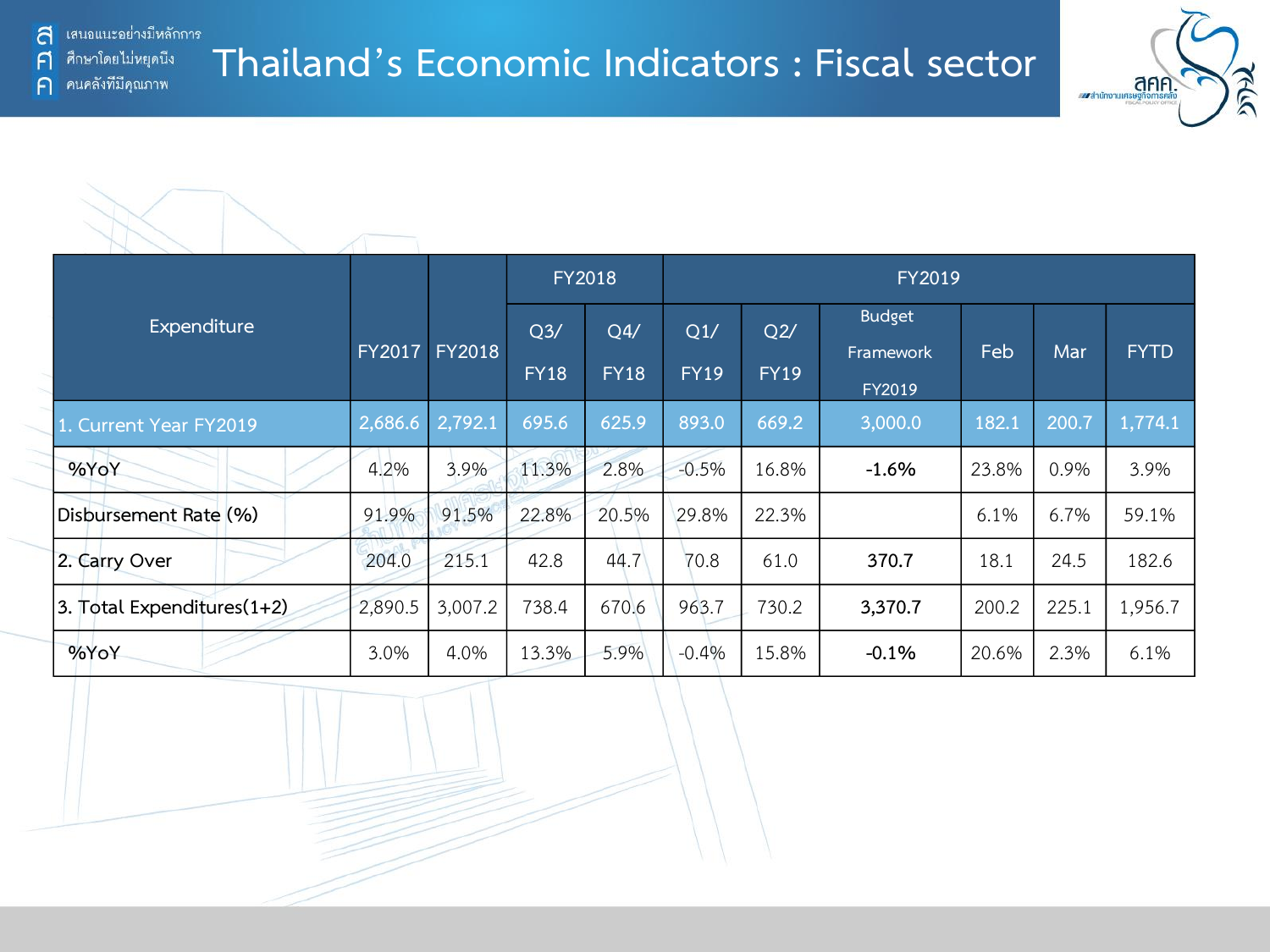

| Expenditure<br>(Unit: Billion Baht) |               |               |                    | <b>FY2018</b>      |                    |                    | FY2019                               |       |       |             |
|-------------------------------------|---------------|---------------|--------------------|--------------------|--------------------|--------------------|--------------------------------------|-------|-------|-------------|
|                                     | <b>FY2017</b> | <b>FY2018</b> | Q3/<br><b>FY18</b> | Q4/<br><b>FY18</b> | Q1/<br><b>FY19</b> | Q2/<br><b>FY19</b> | <b>Budget</b><br>Framework<br>FY2019 | Feb   | Mar   | <b>FYTD</b> |
| Current Year FY2019                 | 2,686.6       | 2,792.1       | 695.6              | 625.9              | 893.0              | 669.2              | 3,000.0                              | 182.1 | 200.7 | 1,774.1     |
| %YoY                                | 4.2%          | 3.9%          | 11.3%              | 2.8%               | $-0.5%$            | 16.8%              | $-1.6%$                              | 23.8% | 0.9%  | 3.9%        |
| Disbursement Rate (%)               | 91.9%         | 91.5%         | 22.8%              | 20.5%              | 29.8%              | 22.3%              |                                      | 6.1%  | 6.7%  | 59.1%       |
| <b>Current Expenditure</b>          | 2,305.8       | 2,411.8       | 603.7              | 518.3              | 817.7              | 569.0              | 2,354.9                              | 152.7 | 159.9 | 1,572.7     |
| %YoY                                | 4.1%          | 4.6%          | 11.5%              | 3.1%               | 0.9%               | 18.8%              | $-6.2%$                              | 28.3% | 0.1%  | 4.8%        |
| Disbursement Rate (%)               | 98.6%         | 96.1%         | 24.0%              | 20.6%              | 34.7%              | 24.2%              |                                      | 6.5%  | 6.8%  | 66.8%       |
| Capital Expenditure                 | 380.8         | 380.3         | 91.9               | 107.6              | 75.2               | 100.2              | 645.1                                | 29.4  | 40.8  | 201.4       |
| %YoY                                | 4.4%          | $-0.1%$       | 10.0%              | 1.3%               | $-13.7%$           | 7.0%               | 19.5%                                | 4.7%  | 4.2%  | $-2.3%$     |
| Disbursement Rate (%)               | 65.3%         | 70.5%         | 17.0%              | 19.9%              | 11.7%              | 15.5%              |                                      | 4.6%  | 6.3%  | 31.2%       |
| 2. Carry Over                       | 204.0         | 215.1         | 42.8               | 44.7               | 70.8               | 61.0               | 370.7                                | 18.1  | 24.5  | 182.6       |
| Total Expenditures (1+2)            | 2,890.5       | 3,007.2       | 738.4              | 670.6              | 963.7              | 730.2              | 3,370.7                              | 200.2 | 225.1 | 1,956.7     |
| %YoY                                | 3.0%          | 4.0%          | 13.3%              | 5.9%               | $-0.4%$            | 15.8%              | $-0.1%$                              | 20.6% | 2.3%  | 6.1%        |

์ ศึกษาโดยไม่หยุดนี<sub>้</sub>ง  $\mathsf{F}$ คนคลังที่มีคุณภาพ  $\bigcap$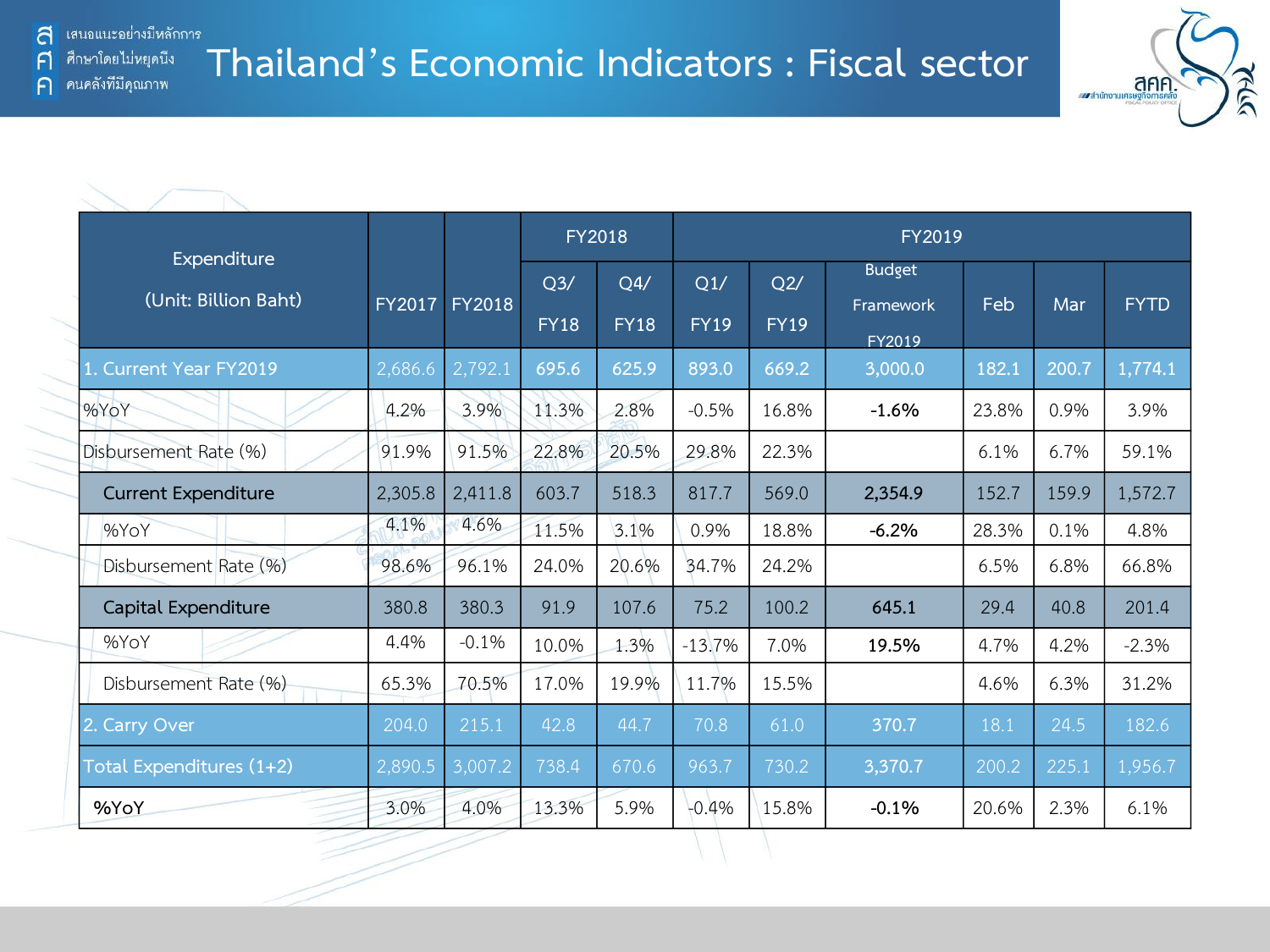คนคลังที่มีคุณภาพ

A

 $\bigcap$ 



|                                           |              | 2017    | 2018    |         |         | 2018           |           |           | <b>YTD</b> |         |          |
|-------------------------------------------|--------------|---------|---------|---------|---------|----------------|-----------|-----------|------------|---------|----------|
| Export                                    | <b>Share</b> |         |         | Q1      | Q2      | Q <sub>3</sub> | <b>O4</b> | Q1        | Mar        | Apr     |          |
| Real Exports of Goods (56.0%)             |              | 4.1%    | 4.1%    | 7.2%    | 9.5%    | $-0.5%$        | 0.8%      |           |            |         |          |
| Value \$ term (Custom Dep.) %YoY          |              | 9.9%    | 6.7%    | 11.7%   | 10.9%   | 3.0%           | 2.0%      | $-1.6%$   | $-4.9%$    | $-2.6%$ | $-1.9%$  |
| Price \$ term (Ministry of Commerce) %YoY |              | 3.6%    | 3.4%    | 4.7%    | 4.7%    | 4.5%           | 3.0%      | 1.6%      | 0.5%       | 0.3%    | 0.3%     |
| Volume \$ term (MOF) %YoY                 |              | 6.0%    | 3.2%    | 6.7%    | 6.7%    | 6.1%           | 0.0%      | 0.4%      | $-5.4%$    | $-2.9%$ | $-2.2%$  |
| Real Exports of Major Goods               |              |         |         |         |         |                |           |           |            |         |          |
| Electronic Goods %YoY                     | 15.2%        | 13.6%   | 4.4%    | 16.5%   | 10.1%   | 1.8%           | $-7.8%$   | $-12.3%$  | $-17.1%$   | $-8.2%$ | $-11.3%$ |
| Volume \$ term %YoY                       |              | 13.7%   | 1.7%    | 14.0%   | 14.0%   | 6.7%           | $-1.1%$   | $-10.0\%$ | $-18.2%$   | $-8.9%$ | $-12.4%$ |
| Vehicle %YoY                              | 14.9%        | 5.5%    | 10.0%   | 20.3%   | 20.3%   | 16.3%          | 8.8%      | $-3.4%$   | 5.2%       | $-2.4%$ | $-5.7%$  |
| Volume \$ term %YoY                       |              | 4.6%    | 8.8%    | 18.5%   | 18.5%   | 14.5%          | 7.4%      | $-3.6%$   | 5.2%       | $-2.3%$ | $-5.8%$  |
| Electrical Appliance %YoY                 | 9.6%         | 6.3%    | 3.4%    | 4.6%    | 4.6%    | 3.8%           | 4.1%      | 1.2%      | $-0.2%$    | 3.1%    | 1.6%     |
| Volume \$ term %YoY                       |              | 4.0%    | 0.8%    | $-0.3%$ | $-0.3%$ | 0.4%           | 2.5%      | 0.6%      | $-0.2%$    | 3.4%    | 1.7%     |
| Agriculture %YoY                          | 9.2%         | 17.8%   | 0.9%    | 0.4%    | 0.4%    | 6.2%           | 1.3%      | $-4.0%$   | 5.6%       | 4.4%    | 0.7%     |
| Volume \$ term %YoY                       |              | 7.3%    | $-5.1%$ | $-9.5%$ | $-9.5%$ | $-2.4%$        | $-2.4%$   | $-5.9%$   | 4.3%       | 2.9%    | $-0.5%$  |
| Agro-Industry %YoY                        | 7.1%         | $-0.8%$ | 4.8%    | 7.6%    | 7.6%    | 6.2%           | 3.7%      | 2.0%      | 0.3%       | 3.1%    | 1.1%     |
| Volume \$ term %YoY                       |              | $-8.2%$ | 4.6%    | 3.1%    | 3.1%    | 5.3%           | 5.6%      | 4.4%      | 1.6%       | 4.0%    | 2.2%     |
| Mineral and Fuel %YoY                     | 4.4%         | 29.3%   | 28.2%   | 38.3%   | 38.3%   | 29.7%          | 29.8%     | 18.4%     | $-13.8%$   | 0.8%    | $-7.2%$  |
| Volume \$ term %YoY                       |              | 5.6%    | 5.4%    | 17.1%   | 17.1%   | 8.3%           | $-2.1%$   | 1.2%      | $-19.3%$   | $-3.9%$ | $-9.0\%$ |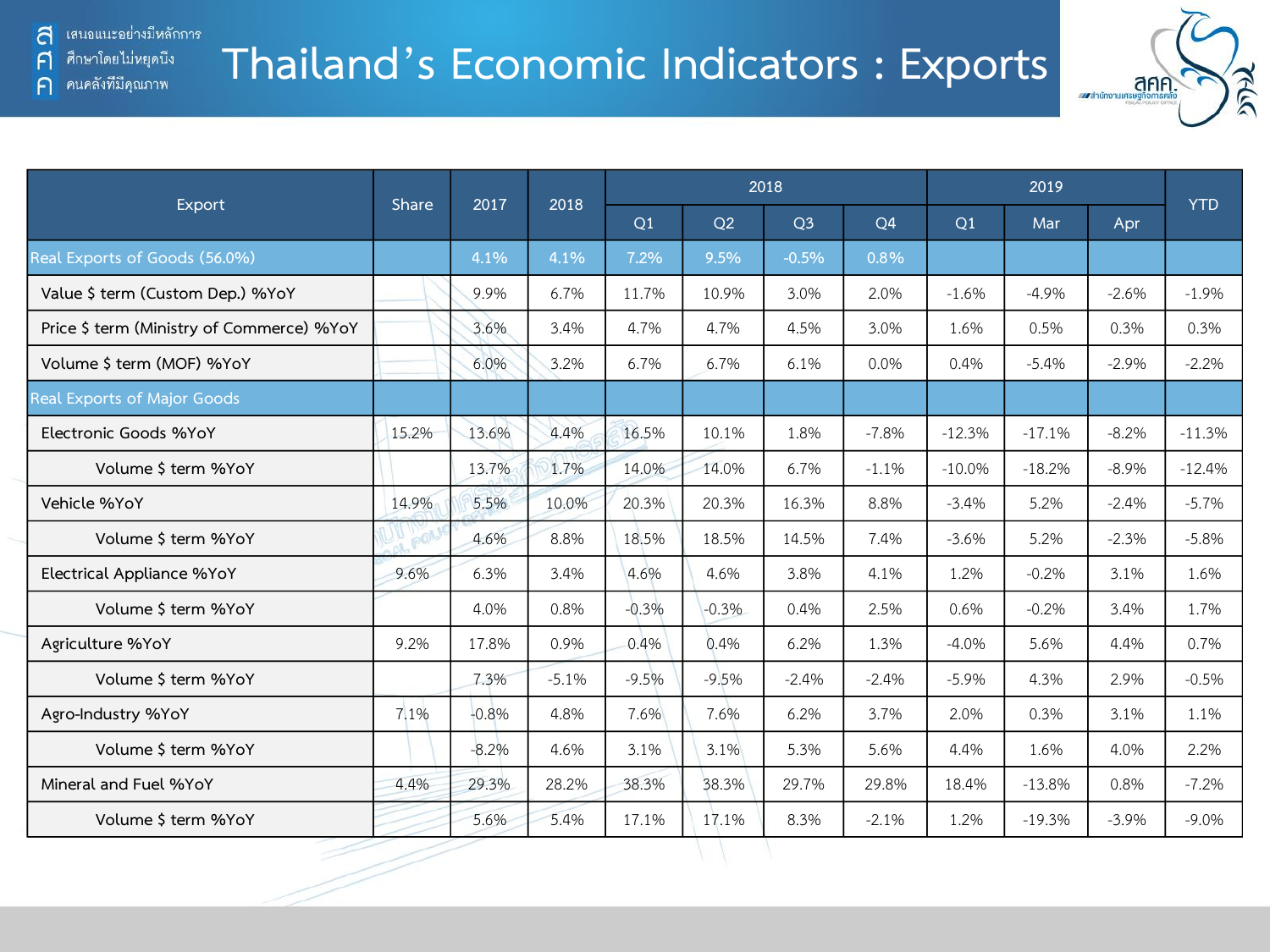์ คนคลังที่มีคุณภาพ

 $\bigcap$ 

## **Exports by Destination**



|                 |        |         | 2018    |       |          | 2018           |                |          |          | 2019     |            |
|-----------------|--------|---------|---------|-------|----------|----------------|----------------|----------|----------|----------|------------|
| Export          | Share  | 2017    |         | Q1    | Q2       | Q <sub>3</sub> | Q <sub>4</sub> | Q1       | Mar      | Apr      | <b>YTD</b> |
| Total Export    | 100.0% | 9.9%    | 6.7%    | 11.7% | 10.9%    | 3.0%           | 2.0%           | $-1.6%$  | $-4.9%$  | $-2.6%$  | $-1.9%$    |
| China           | 12.0%  | 24.0%   | 2.3%    | 2.6%  | 15.8%    | $-2.8%$        | $-4.6%$        | $-9.2%$  | $-9.0%$  | $-5.0%$  | $-8.1%$    |
| U.S.A           | 11.1%  | 8.5%    | 5.4%    | 9.1%  | 6.7%     | 0.0%           | 6.7%           | 32.2%    | $-1.4%$  | 4.7%     | 25.7%      |
| Japan           | 9.9%   | 7.7%    | 13.0%   | 24.7% | 11.3%    | 8.7%           | 8.4%           | $-1.6%$  | 7.4%     | 0.0%     | $-1.3%$    |
| EU-             | 9.0%   | 8.1%    | 5.0%    | 10.6% | 11.2%    | 2.5%           | $-3.7%$        | $-6.5%$  | $-2.6%$  | $-5.2%$  | $-6.2%$    |
| Australia       | 5.1%   | 3.5%    | 2.9%    | 13.8% | 10.3%    | $-3.3%$        | $-7.2%$        | $-11.6%$ | $-15.0%$ | $-2.5%$  | $-9.6%$    |
| Vietnam         | 5.1%   | 22.9%   | 11.8%   | 18.5% | 6.7%     | 13.1%          | 10.1%          | 6.0%     | 8.4%     | 12.7%    | 7.6%       |
| Hong Kong       | 5.0%   | 7.2%    | 1.8%    | 1.4%  | 9.5%     | 2.7%           | $-6.2%$        | $-13.6%$ | $-14.2%$ | 0.5%     | $-10.7%$   |
| Malaysia        | 4.6%   | 7.4%    | 12.4%   | 15.4% | 12.1%    | 19.3%          | 3.5%           | $-3.2%$  | $-6.6%$  | 2.2%     | $-1.9%$    |
| Indonesia       | 4.0%   | 8.2%    | 13.9%   | 20.1% | 9.7%     | 17.5%          | 8.7%           | $-8.9%$  | $-11.4%$ | $-11.7%$ | $-9.6%$    |
| Singapore       | 3.7%   | 0.8%    | 13.6%   | 12.3% | $-7.6%$  | 24.9%          | 29.2%          | $-10.9%$ | $-34.4%$ | $-1.6%$  | $-9.0%$    |
| Middle East     | 3.4%   | $-1.8%$ | $-5.0%$ | 10.8% | $-10.3%$ | $-5.4%$        | $-13.7%$       | $-7.0%$  | 0.4%     | $-8.9%$  | $-7.4%$    |
| Philippines     | 3.1%   | 8.6%    | 13.7%   | 14.0% | 23.2%    | 23.3%          | $-3.2%$        | $-7.7%$  | $-5.9%$  | $-14.3%$ | $-9.2%$    |
| Africa          | 3.0%   | 10.9%   | 9.7%    | 20.7% | 20.1%    | 4.1%           | $-2.9%$        | $-4.1%$  | $-3.6%$  | $-1.7%$  | $-3.5%$    |
| India           | 3.0%   | 25.7%   | 17.3%   | 31.7% | 27.3%    | 13.8%          | $-0.2%$        | 2.1%     | 9.1%     | 3.4%     | 2.4%       |
| South Korea     | 1.9%   | 14.4%   | 4.9%    | 5.3%  | 11.1%    | 2.1%           | 0.8%           | $-5.3%$  | $-13.1%$ | $-0.6%$  | $-4.1%$    |
| Taiwan          | 1.6%   | 19.0%   | $-1.3%$ | 11.4% | 1.5%     | $-11.2%$       | $-5.5%$        | $-14.4%$ | $-14.8%$ | $-1.2%$  | $-11.3%$   |
| PS. ASEAN-9     | 27.1%  | 8.9%    | 14.7%   | 14.8% | 12.8%    | 22.3%          | 9.4%           | $-4.3%$  | $-9.0%$  | 0.9%     | $-3.1%$    |
| PS. ASEAN-5     | 15.5%  | 6.1%    | 13.4%   | 15.7% | 8.2%     | 21.0%          | 9.0%           | $-7.5%$  | $-15.6%$ | $-5.8%$  | $-7.1%$    |
| PS. Indochina-4 | 11.6%  | 12.9%   | 16.6%   | 13.6% | 19.8%    | 24.2%          | 9.9%           | 0.2%     | 0.3%     | 10.0%    | 2.5%       |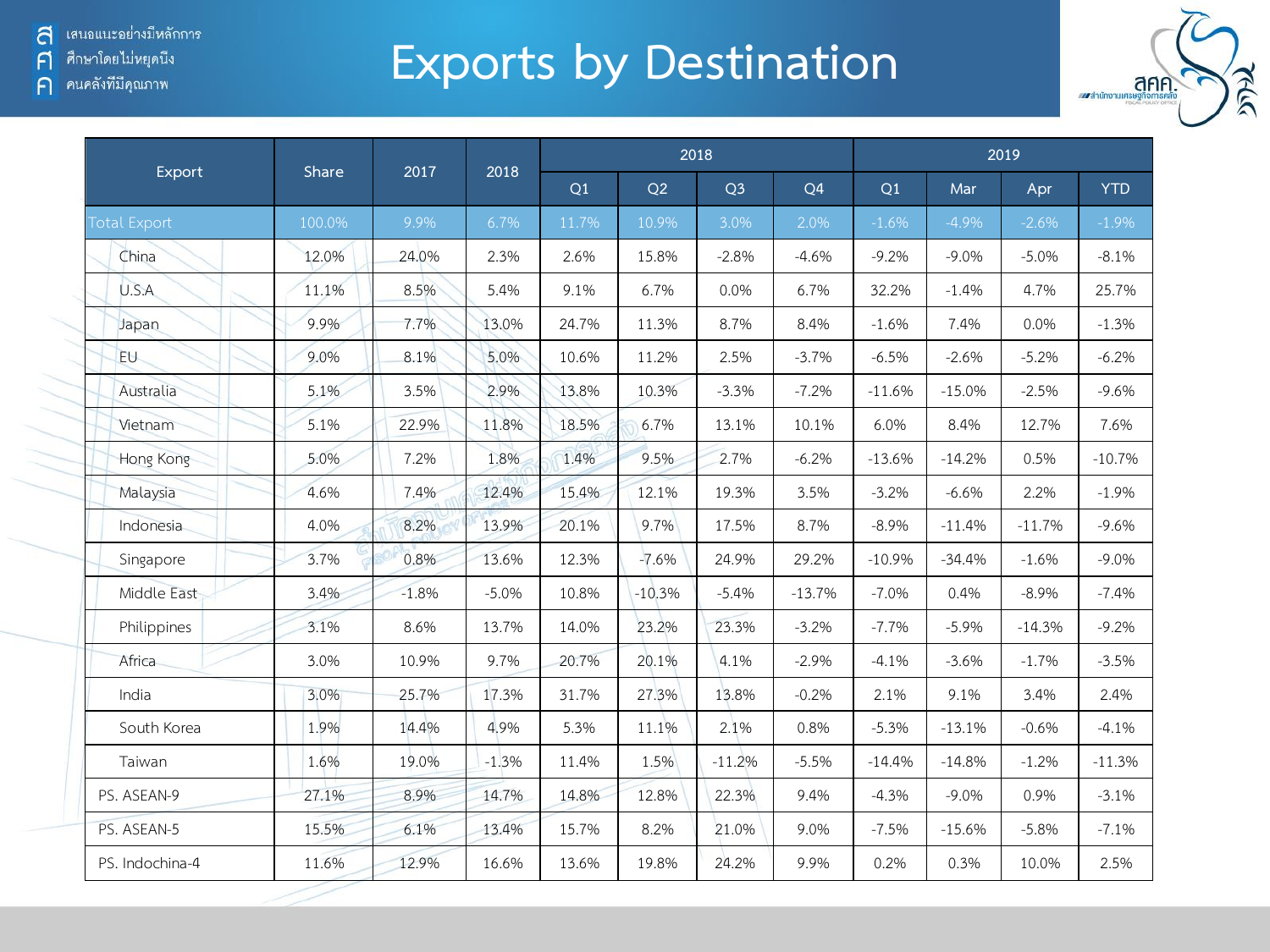คนคลังที่มีคุณภาพ

A

 $\bigcap$ 

### **Thailand's Economic Indicators : Imports**



|                                                          |       |       |       |       |       | 2018           |         |         |          | 2019     |            |
|----------------------------------------------------------|-------|-------|-------|-------|-------|----------------|---------|---------|----------|----------|------------|
| Import                                                   | Share | 2017  | 2018  | Q1    | Q2    | Q <sub>3</sub> | Q4      | Q1      | Mar      | Apr      | <b>YTD</b> |
| Real Imports of Goods (49.8%)                            |       | 7.4%  | 8.1%  | 10.4% | 7.9%  | 9.9%           | 4.5%    | $-2.6%$ |          | ÷        | $-2.6%$    |
| Value \$ term (Custom Dep.) %YoY                         |       | 14.1% | 12.5% | 16.6% | 13.9% | 14.5%          | 5.8%    | $-1.2%$ | $-7.6%$  | $-0.7%$  | $-1.1%$    |
| Price \$ term (Ministry of Commerce) %YoY                |       | 5.5%  | 5.6%  | 6.6%  | 7.2%  | 6.2%           | 2.7%    | 0.1%    | 0.4%     | 0.6%     | 0.3%       |
| Volume \$ term (ann.) %YoY                               |       | 8.1%  | 6.5%  | 9.4%  | 6.2%  | 7.8%           | 3.0%    | $-1.3%$ | $-8.0%$  | $-1.4%$  | $-1.3%$    |
| Import of Major Goods                                    |       |       |       |       |       |                |         |         |          |          |            |
| Raw Materials %YoY                                       | 40.2% | 18.7% | 9.7%  | 16.2% | 8.4%  | 17.2%          | $-2.1%$ | $-8.5%$ | $-18.4%$ | 1.6%     | $-6.0\%$   |
| Volume \$ term %YoY                                      |       | 14.1% | 5.2%  | 6.4%  | 3.9%  | 14.0%          | $-3.4%$ | $-5.2%$ | $-18.1%$ | 2.3%     | $-3.3%$    |
| Less Raw Gold %YoY                                       | 35.6% | 13.0% | 10.6% | 15.5% | 10.1% | 10.4%          | 7.0%    | $-2.6%$ | $-8.6%$  | $-2.0%$  | $-2.5%$    |
| Volume \$ term %YoY                                      |       | 8.8%  | 5.8%  | 5.6%  | 5.6%  | 5.7%           | 6.3%    | 1.9%    | $-7.2%$  | $-1.7%$  | 0.9%       |
| Capital Goods %YoY                                       | 25.7% | 8.0%  | 5.3%  | 12.3% | 7.9%  | 0.2%           | 1.7%    | $-8.9%$ | $-2.4%$  | 2.1%     | $-6.3%$    |
| Volume \$ term %YoY                                      |       | 6.3%  | 3.5%  | 9.1%  | 5.6%  | $-0.9%$        | 0.7%    | $-9.5%$ | $-2.8%$  | 1.6%     | $-6.9%$    |
| Capital Goods Excluding Aircraft, Ship and<br>Train %YoY | 24.0% | 5.3%  | 8.8%  | 9.3%  | 14.5% | 6.3%           | 5.7%    | 0.4%    | 4.4%     | 4.2%     | 1.3%       |
| Volume \$ term %YoY                                      |       | 3.5%  | 6.8%  | 5.9%  | 12.1% | 5.0%           | 4.7%    | $-0.1%$ | 4.1%     | 3.7%     | 0.9%       |
| Fuel %YoY                                                | 16.9% | 25.6% | 39.4% | 28.5% | 45.4% | 50.6%          | 33.9%   | 7.5%    | 1.5%     | $-12.8%$ | 1.5%       |
| Volume \$ term %YoY                                      |       | 0.4%  | 11.5% | 6.9%  | 9.1%  | 10.5%          | 18.7%   | 7.0%    | $-2.6%$  | $-16.2%$ | 0.3%       |
| Consumer Goods %YoY                                      | 11.1% | 6.4%  | 10.0% | 11.0% | 13.8% | 6.9%           | 8.4%    | 0.5%    | 4.4%     | 5.9%     | 1.8%       |
| Volume \$ term %YoY                                      |       | 4.7%  | 8.3%  | 7.5%  | 11.5% | 6.1%           | 8.2%    | 0.7%    | 4.9%     | 6.4%     | 2.1%       |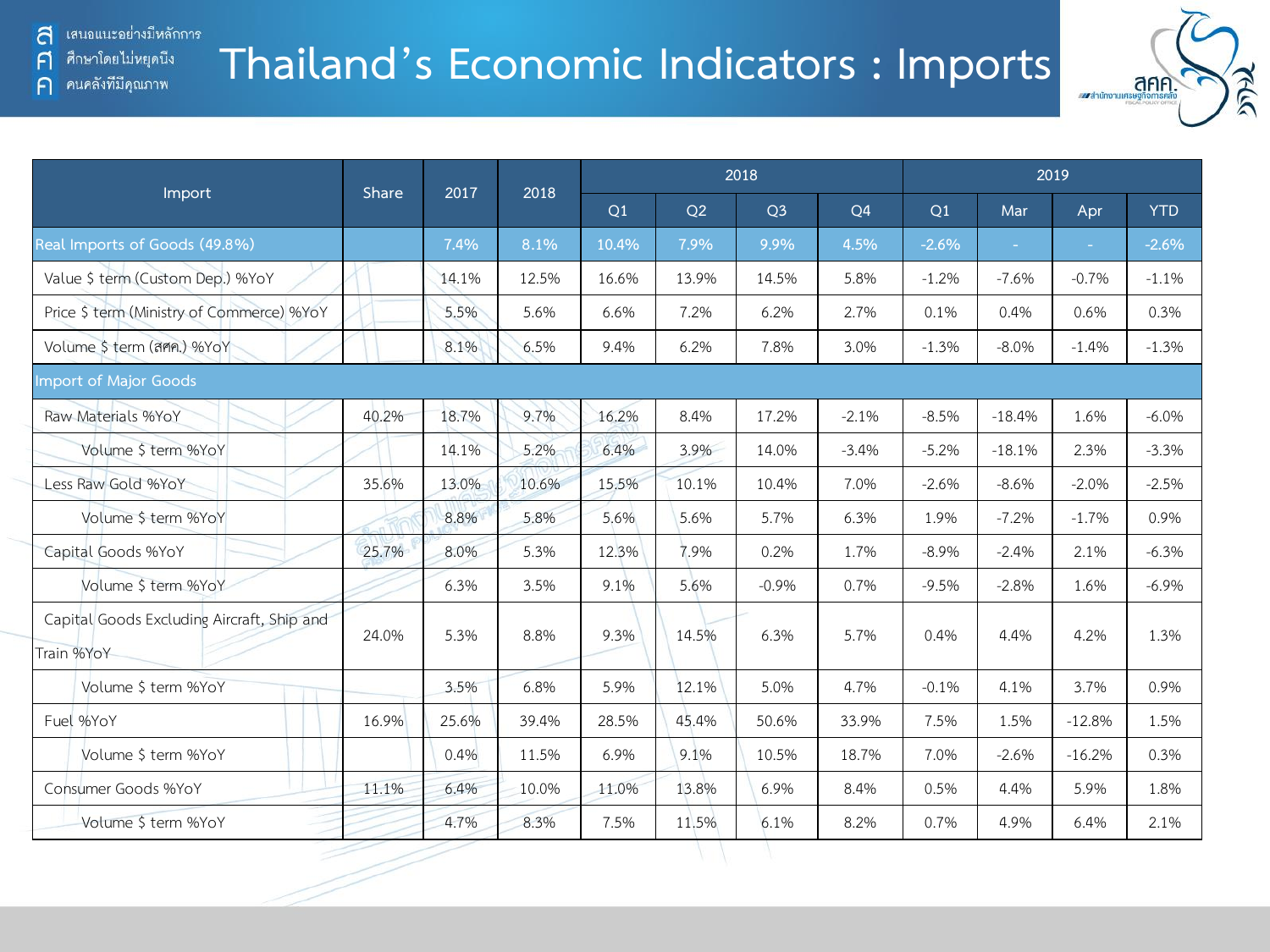

|                                                |                                                                                                                                                                                                                                                     |      |       |            |         |      |      |         |         | และสำนักงานเศรษฐกิจการคลัง<br>กระพันธุ์ขอบอากาศ |
|------------------------------------------------|-----------------------------------------------------------------------------------------------------------------------------------------------------------------------------------------------------------------------------------------------------|------|-------|------------|---------|------|------|---------|---------|-------------------------------------------------|
|                                                |                                                                                                                                                                                                                                                     |      |       |            |         |      |      |         |         |                                                 |
| Growth rate: %YoY                              |                                                                                                                                                                                                                                                     |      |       |            |         |      |      |         | 2019    |                                                 |
| (Share of GDP)                                 | 2018<br>2017<br>2018<br>Q1<br>Q2<br>Q <sub>3</sub><br>Q <sub>4</sub><br>Q1<br>6.8%<br>5.1%<br>10.5%<br>3.2%<br>0.7%<br>0.9%<br>3.7%<br>4.1%<br>4.0%<br>4.8%<br>4.2%<br>3.1%<br>4.0%<br>3.0%<br>3.2%<br>2.2%<br>2.7%<br>2.9%<br>1.3%<br>3.3%<br>0.9% | Mar  | Apr   | <b>YTD</b> |         |      |      |         |         |                                                 |
| Agri-sector production (6.4%)                  |                                                                                                                                                                                                                                                     |      |       |            |         |      |      |         |         | 0.9%                                            |
| Non-agri-sector production (94.4%)             |                                                                                                                                                                                                                                                     |      |       |            |         |      |      |         |         | 3.0%                                            |
| Manufacturing production (27.4%)               |                                                                                                                                                                                                                                                     |      |       |            |         |      |      |         |         | 0.9%                                            |
| - Hotels and restaurants (5.8%)                | 5.1%                                                                                                                                                                                                                                                | 4.8% | 5.7%  | 4.9%       | 4.2%    | 4.4% | 4.1% |         |         | 4.1%                                            |
| GILL PO<br>Agricultural products (%YoY)        | 7.0%                                                                                                                                                                                                                                                | 5.9% | 11.9% | 8.0%       | 5.1%    | 1.1% | 0.1% | $-1.5%$ | $-1.1%$ | $-0.1%$                                         |
| Thai Industries Sentiment Index (TISI) (level) | 86.3                                                                                                                                                                                                                                                | 91.6 | 90.5  | 90.3       | 92.4    | 93.2 | 95.2 | 96.3    | 95.0    | 95.2                                            |
| Number of foreign inbound tourists (%YoY)      | 9.4%                                                                                                                                                                                                                                                | 7.5% | 15.5% | 8.4%       | 1.9%    | 4.3% | 1.8% | $-0.7%$ | 3.3%    | 2.1%                                            |
| %gog SA / %mom SA                              |                                                                                                                                                                                                                                                     |      | 3.7%  | $-0.4%$    | $-2.3%$ | 3.9% | 0.5% | $-1.4%$ | 0.9%    |                                                 |